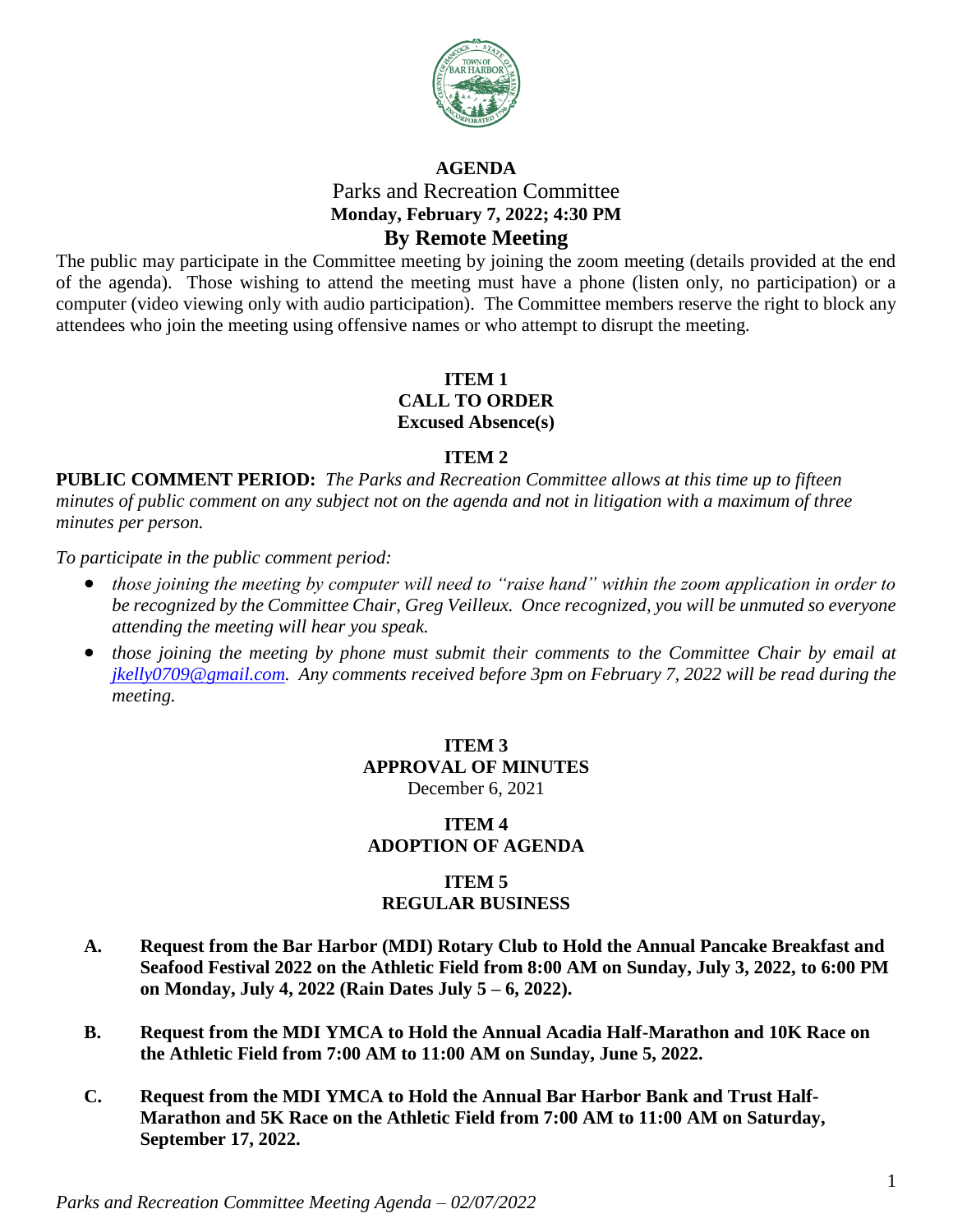- **D. Request from the YWCA MDI to Hold the Annual Island Artists Spring Fair in the Park on the Village Green from 8:00 AM on Saturday, May 28, 2022 to 8:00 PM on Sunday, May 29, 2022.**
- **E. Request from the YWCA MDI to Hold the Annual Island Artists Labor Day Fair in the Park on the Village Green from 8:00 AM on Saturday, September 3, 2022 to 8:00 PM on Sunday, September 4, 2022.**
- **F. Request from the YWCA MDI to Hold the Annual Carol Dyer Memorial Luminaria Evening on the Village Green from 6:00 PM to 10:00 PM on Saturday, August 13, 2022 (Rain Date of Saturday, August 20, 2022).**
- **G. Request from the Bar Harbor Chamber of Commerce to Hold a Memorial Day Observance Ceremony on the Village Green from 9:00 AM to 11:00 AM on Monday, May 30, 2022.**
- **H. Request from the Bar Harbor Chamber of Commerce to Hold its Annual Art in the Park on the Village Green from 7:00 AM on Saturday, June 18, 2022, to 6:00 PM on Sunday, June 19, 2022.**
- **I. Request from the Bar Harbor Chamber of Commerce to Hold its Annual Seaside Cinema Series 2022 on Agamont Park from 6:30 PM to 11:00 PM on Wednesdays [July 13, 20, 27; August 3, 10, 17 (Rain Date of August 24); and from 5:30 PM to 9:30 PM on Friday, September 23, 2022 (Acadia Night Sky Festival Viewing).**
- **J. Request from the Bar Harbor Chamber of Commerce to Hold its Annual Acadia Night Sky Festival Solar View 2022 on the Village Green from 1:30 PM to 3:30 PM on Friday, September 23, 2022.**
- **K. Request from the Bar Harbor Chamber of Commerce to Hold its Annual Village Holidays 2022 on the Village Green from 3:30 PM to 6:00 PM on Friday, December 2, 2022.**
- **L. Request from the Criterion Theatre to Hold its Second Annual Criterion Holiday Event on the Village Green from 10:00 AM to 8:00 PM on Saturday, December 17, 2022.**
- **M. Dog Park Discussion: Glen Mary Woods Site Location Proposal.**
- **N. Public Works Update.**

#### **ITEM 6 OTHER BUSINESS**

# **ITEM 7 COMMITTEE COMMENTS AND REQUEST FOR FUTURE AGENDA**

# **ITEM 8 NEXT MEETING DATE**

### **ITEM 9 ADJOURNMENT**